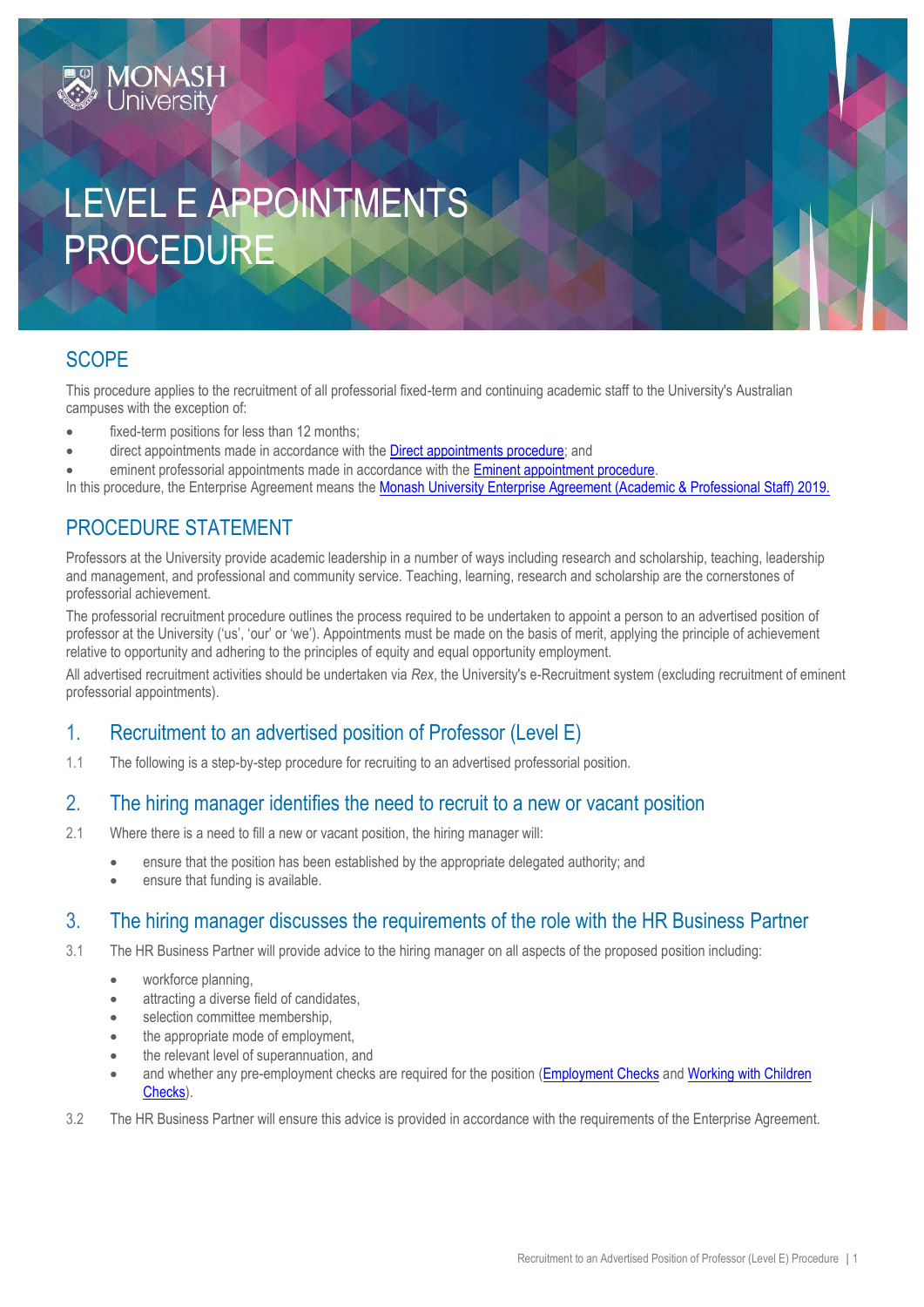## 4. The hiring manager or the HR Business Partner initiates the recruitment action

- 4.1 The hiring manager or the HR Business Partner will:
	- enter information regarding the requirements for the position into the Job Request; and
	- upload the position description, and statement of support for the position.

### 5. Monash HR finalises the recruitment details in Rex

- 5.1 Monash HR will administer the recruitment activity and will contact the hiring manager to advise they will be coordinating the process from this point on.
- 5.2 Monash HR will:
	- complete the Job Request; and
	- ensure that all the requirements of the position are accurately reflected in the position description and relevant recruitment documentation.

#### 6. The delegated authority approves the requisition

- 6.1 Once all the details have been finalised by Monash HR, the completed Job Request will be sent electronically via Rex to the Manager, Remuneration and Senior Appointments, Monash HR who will conduct a quality review of the position description, advertising text and business case.
- 6.2 If the role is an education-focused role or a practice academic role, the Manager, Remuneration and Senior Appointments will ensure that the Job Request is endorsed by the Vice-Provost (Learning and Teaching) or Vice-Provost (Academic Performance) respectively.
- 6.3 The requisition will then be sent to the Provost (and Vice-Chancellor for new positions) for approval prior to the advertising process commencing.

## 7. Monash HR advertises the position

- 7.1 When the Job Request has been approved by the delegated authority, Monash HR will coordinate the advertising of the position. The standard advertising period is six weeks.
- 7.2 Monash HR will advise the hiring manager of any recruitment restrictions or senior managerial directives applicable to the particular recruitment activity.
- 7.3 Monash HR will administer the process for advertising the position. This includes:
	- liaising with the University's Placement Coordinator to identify any suitable redeployees (in accordance with the Redundancy [and redeployment procedure\)](https://publicpolicydms.monash.edu/Monash/documents/1935728);
	- advising the hiring manager on any current advertising restrictions or other relevant operational practices;
	- providing advice on the appropriate sourcing of candidates;
	- ensuring the sourcing strategy is designed to attract a diverse field;
	- considering the strategies outlined in the targeted search plans for the [recruitment of women webpage;](http://www.adm.monash.edu.au/workplace-policy/gender-equity/women/search-plans-for-recruiting-women.html)
	- liaising with the hiring manager on any particular advertising requirements for the position; and
	- administering the placement of online advertisement/s.
- 7.4 Any print advertising must be arranged in consultation with Monash HR and if required in consultation with the Office of Marketing and Communications.
- 7.5 There will be no cost to the faculty for any advertising on our internal job board and various external job boards with which we have a standing account (e.g. Seek, UniJobs). Any advertising on job boards that are not centrally-funded or in the print media must be approved by the employee with the relevant financial delegation in the faculty and paid by the faculty.

## 8. The Selection Committee is convened

- 8.1 Monash HR will:
	- seek the Dean's nomination of faculty members and an external member for membership of the Selection Committee;
	- ensure that the proposed Selection Committee membership meets the requirements of this procedure;
	- record the Selection Committee members in Rex; and
	- provide procedural advice and support to the chair throughout the selection process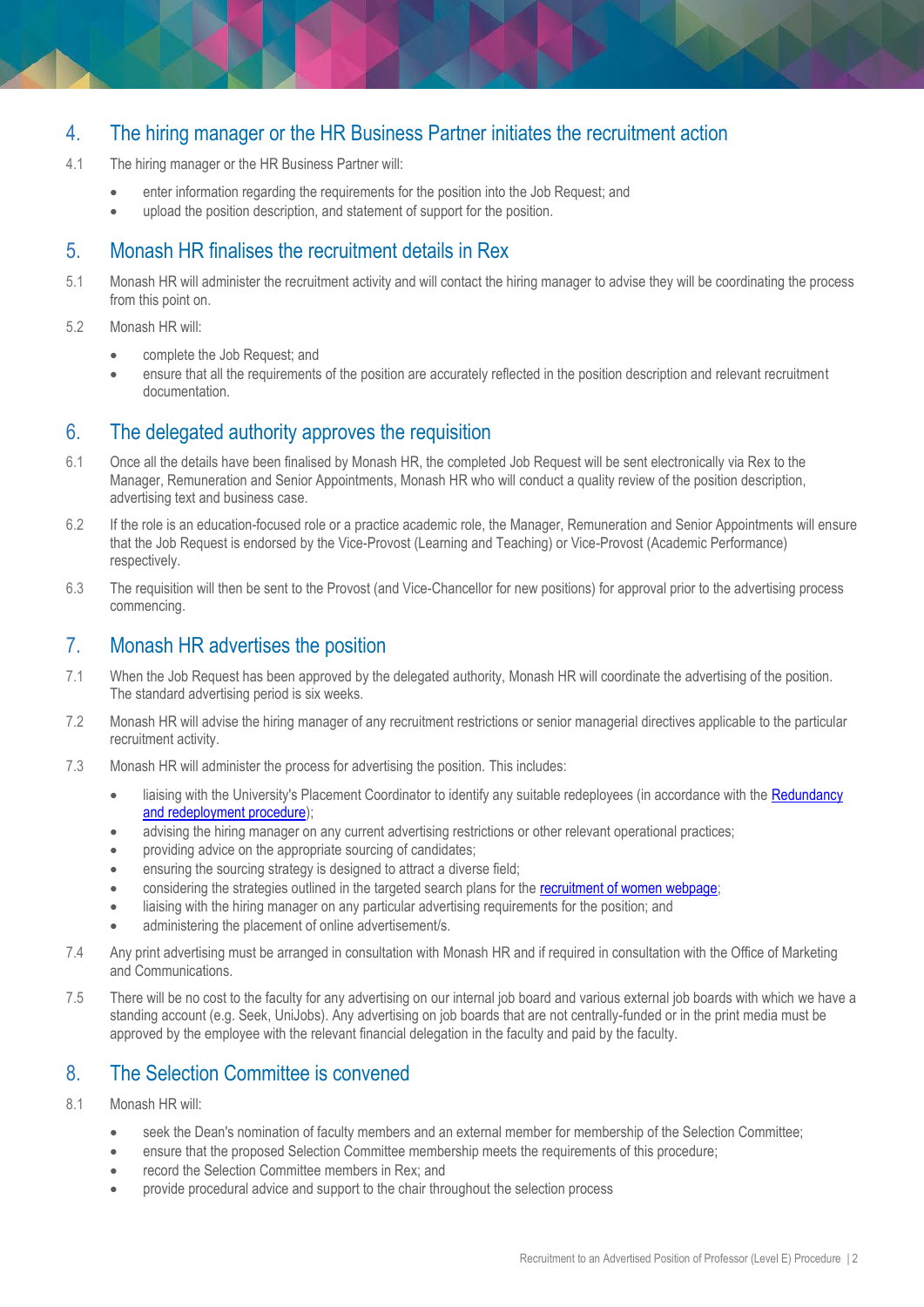- 8.2 The Professorial Selection Committee is chaired by the Dean who will ensure that the selection process in conducted in accordance with the requirements of this procedure.
- 8.3 The membership of a professorial Selection Committee is as follows:
	- Dean (Chair);
	- Provost or nominee;
	- two professors of the faculty (or other senior academic employee) from a relevant discipline;
	- President of Academic Board or professorial nominee (from a faculty other than the faculty where the position exists); and
	- One external member (i.e. external to the University) recommended by the Dean and approved by the Provost\*.

\*An additional external member may be included in the membership of the professorial Selection Committee if proposed by either the Dean or Provost

- 8.4 For appointments at president-led campuses, the Pro Vice-Chancellor is included as a member of the Selection Committee.
- 8.5 In particular circumstances, additional member(s) may be co-opted to ensure sufficient disciplinary or academic focus expertise.
- 8.6 In the case of an education-focused position, the membership will include the Vice-Provost (Learning and Teaching) or nominee. At all stages of the selection process, the Selection Committee is expected to ensure that:
	- the selection process is given a high priority in order to effect a timely resolution;
	- the selection process is based on merit and consistent with our [equal opportunity](https://publicpolicydms.monash.edu/Monash/documents/1935682) and [ethics](https://publicpolicydms.monash.edu/Monash/documents/1935683) principles;
	- the achievements of all candidates are assessed relative to opportunity (for further information on "achievement relative to opportunity" see the **Guidelines for Decision Makers on Assessing Achievement Relative to Opportunity**);
	- all personal information is protected and only used for the primary purpose of assessing the suitability of the candidate for the position (for more information on privacy see the [Data Protection and Privacy procedure\)](https://publicpolicydms.monash.edu/Monash/documents/1909233);
	- any potential actual or perceived conflict of interest is declared (for example, if any of the applicants is a relative or close friend - see the [Conflict of Interest procedure\)](https://publicpolicydms.monash.edu/Monash/documents/1935671).

#### 9. The Selection Committee shortlists applicants for interview

- 9.1 The Selection Committee will meet to review all the applications and shortlist applicants for interview.
- 9.2 For the purposes of short-listing only, the quorum for the Selection Committee is:
	- the Dean (or nominated chair);
	- the two professors of the faculty (or other senior academic staff member from a relevant discipline); and
	- an external member.
- 9.3 In short-listing, the Selection Committee must ensure that all candidates selected for interview meet the eligibility criteria. For positions that involve teaching, this includes a qualification at least one [Australian Qualifications Framework \(AQF\) level](https://www.aqf.edu.au/aqf-levels) higher than the program being taught, or equivalent relevant academic and professional or practice-based experience and expertise.
- 9.4 Where a candidate does not hold the appropriate AQF qualification, the Selection Panel must consider a range of matters when determining equivalent experience, including (but not limited to):
	- the extent to which a candidate's professional experience demonstrates their specific knowledge and skills, and their capacity to establish the learning outcomes required of the relevant AQF level;
	- the length of time a candidate has spent working in a relevant profession and their leadership and achievements in that field;
	- alternative training and/or qualifications and/or awards that demonstrate the candidate's leadership or expertise in the field of education.
- 9.5 For further guidance with regard to determining equivalent experience, the Selection Committee should refer to the Teaching and [Research Descriptors](http://www.adm.monash.edu.au/workplace-policy/recruitment/categories/academic/teaching-research/index.html) for academic staff and the relevant faculty framework.
- 9.6 Additionally, the Selection Committee must:
	- objectively and impartially assess each applicant against the selection criteria;
	- assess the achievements of the candidates relative to opportunity (for further information on "achievement relative to opportunity" see the [Guidelines for Decision Makers on Assessing Achievement Relative to Opportunity\)](http://www.adm.monash.edu.au/human-resources/gender-equity/eofw/achievement-relative-to-opportunity.html);
	- decide which applicants will be interviewed (usually by consensus but by majority vote where there is disagreement and with the ultimate decision resting with the chair); and
	- aspire to shortlist female candidates at least in proportion to the number of female applicants for the position.
- 9.7 A senior member of the HR Recruitment Team will attend the short-listing meeting.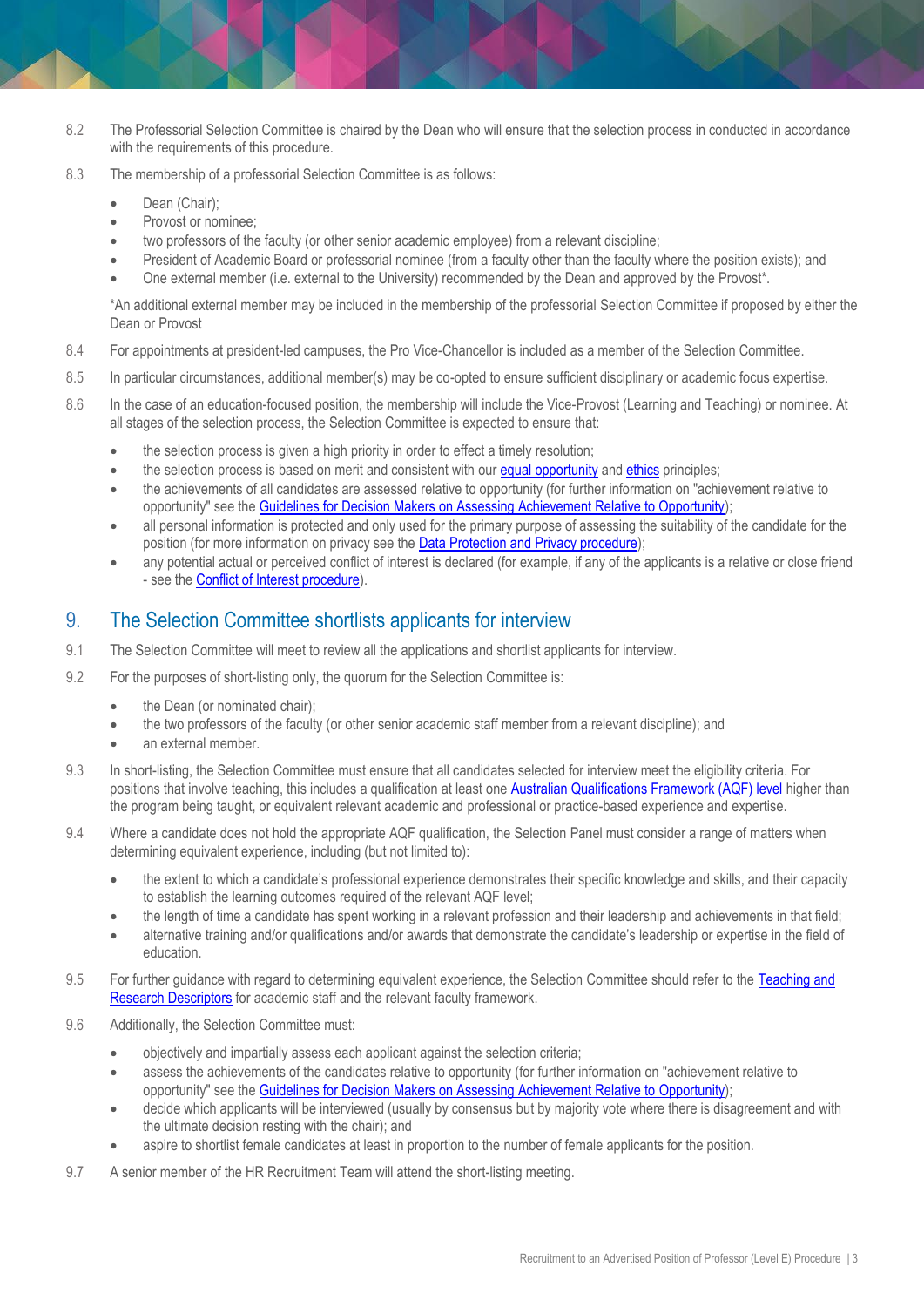- 9.8 Following the meeting, Monash HR will:
	- notify any external candidates in writing who have not been selected for interview;
	- ensure that the Chair contacts any internal candidates to personally advise them that they have not been short-listed for interview;
	- contact the nominated referees requested by the Selection Committee (after seeking the short-listed candidate's approval to do so) and request written references for short-listed candidates;
	- coordinate interviews with the candidates who have been selected for interview; and
	- discuss visa issues and requirements for international candidates with the Global Mobility Centre of Expertise, if required.
- 9.9 Only referees who have been nominated by the candidate may be contacted. Where the Selection Committee wishes to consult other persons, the candidate must be informed who they are and provide consent before the person is contacted.

#### 10. The Selection Committee interviews the candidate

- 10.1 Monash HR will provide the written references to the Selection Committee and coordinate the interviews for the Selection Committee.
- 10.2 The Selection Committee will:
	- determine and finalise the interview questions prior to the commencement of the interviews;
	- ask each candidate the same core set of questions (where relevant) to provide a consistent basis for comparison;
	- assess the achievements of the candidates relative to opportunity (for further information on "achievement relative to opportunity" see the [Guidelines for Decision Makers on Assessing Achievement Relative to Opportunity\)](http://www.adm.monash.edu.au/human-resources/gender-equity/eofw/achievement-relative-to-opportunity.html); and
	- treat candidates in an equal and uniform manner consistent with [equal opportunity principles;](https://publicpolicydms.monash.edu/Monash/documents/1935682)
- 10.3 The recommendation of the Selection Committee should ideally be unanimous. Where there is disagreement, the decision will be made by majority vote. However, ultimately the recommendation will rest with the chair. Selection decisions must be endorsed by the Vice-Chancellor acting on the recommendation of the Provost before an offer is made to the candidate. Monash HR will help the Chair facilitate the endorsement process where required.
- 10.4 A proposed appointment to a practice academic role must be endorsed by the Vice-Provost (Academic Performance) prior to an offer being made.
- 10.5 Where there is no preferred candidate identified, the chair will liaise with the Provost and the Lead HR Business Partner or HR Recruitment Support Team to determine the best way to proceed.

#### 11. The Selection Committee chair advises all candidates of the outcome of the interview

- 11.1 The chair of the Selection Committee or nominee should telephone all candidates who were interviewed to advise them of the outcome of the interview.
- 11.2 If the preferred candidate indicates acceptance of the verbal offer, the Chair or nominee (in consultation with Monash HR) should discuss the next steps in the recruitment process, including:
	- the anticipated start date for the incumbent; and
	- the remuneration package, including the base salary being offered.

#### 12. Monash HR issues the formal offer of employment

- 12.1 For standard Level E appointments, Monash HR will then:
	- complete the Appointment Form in Rex to generate the letter of offer; and
	- forward the letter of offer and associated documentation to the incumbent through Rex.
- 12.2 Non-standard offers will be referred to the Manager, Remuneration and Senior Appointments.
- 12.3 Monash HR will co-ordinate the appointment process through to induction and onboarding.

#### 13. Maintaining recruitment records

- 13.1 At the end of the recruitment process, the Selection Committee members must ensure that:
	- all hard-copy interview forms, notes and referee reports are stored confidentially; and
	- all application materials are securely destroyed.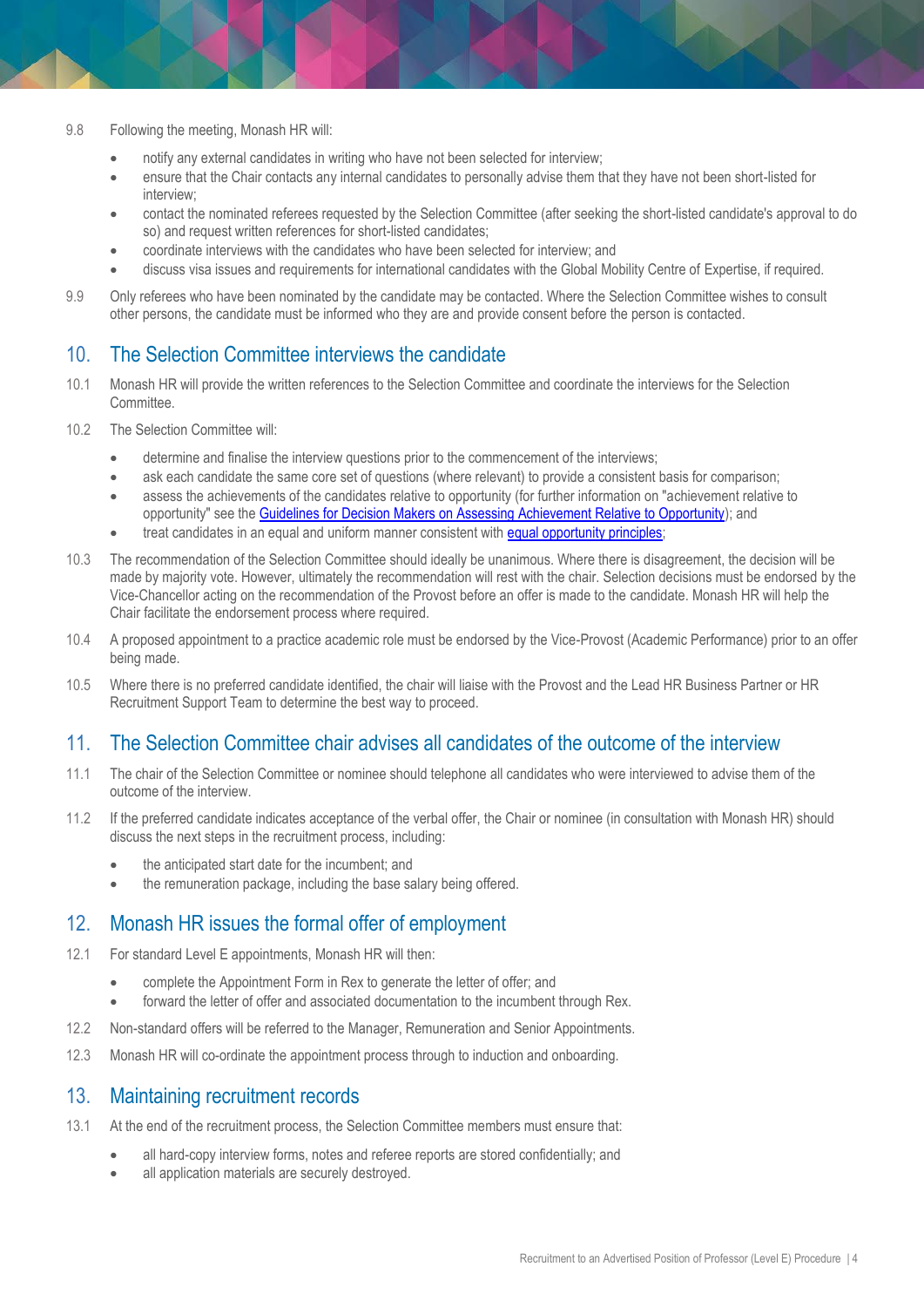- 13.2 Monash HR will maintain a recruitment file for each recruitment activity and will ensure that:
	- all qualifications or equivalent academic and/or professional experience is recorded;
	- all records relating to the successful candidate are retained for two years; and
	- all records relating to the unsuccessful candidates are securely destroyed after six months.
- 13.3 Information relating to the recruitment activity should not be included on the incumbent's personnel file.

## 14. Breach of procedure

14.1 We treat any breach of our policies or procedures seriously. We encourage reporting of concerns about non-compliance and manage compliance in accordance with the applicable Enterprise Agreement or contract terms.

## **DEFINITIONS**

| Achievement relative to<br>opportunity | An evaluative framework in which the overall quality and impact of achievements is given more weight<br>than the quantity, rate or breadth of particular achievements. Assessing achievements relative to<br>opportunity involves giving consideration to circumstances, arrangements, career histories and overall<br>time available to the employee. This in turn allows appropriate evaluation of achievements in relation<br>to:<br>the quantum or rate of productivity,<br>$\bullet$<br>the opportunity to participate in certain types of activities, and<br>$\bullet$<br>the consistency of activities or output over the period of consideration.<br>$\bullet$ |
|----------------------------------------|------------------------------------------------------------------------------------------------------------------------------------------------------------------------------------------------------------------------------------------------------------------------------------------------------------------------------------------------------------------------------------------------------------------------------------------------------------------------------------------------------------------------------------------------------------------------------------------------------------------------------------------------------------------------|
| Chair                                  | The chair of the selection committee and is the person with the delegated authority to select the<br>successful candidate (or a nominee of the person with the delegated authority)                                                                                                                                                                                                                                                                                                                                                                                                                                                                                    |
| Dean                                   | The Dean of the faculty or their nominee in any case where the Dean has formally nominated a person<br>to act as their nominee for the purpose.                                                                                                                                                                                                                                                                                                                                                                                                                                                                                                                        |
| <b>Education-focused</b>               | A sub-category of teaching and research employment for academic staff whose primary role is to<br>provide a high standard of learning and teaching, educational design and delivery and educational<br>leadership.                                                                                                                                                                                                                                                                                                                                                                                                                                                     |
| <b>Head of Unit</b>                    | Head of an academic or organisational work unit, for example Head of School, Head of Department or<br>where applicable, a person acting as their nominee.                                                                                                                                                                                                                                                                                                                                                                                                                                                                                                              |
| Hiring manager                         | The manager responsible for filling the vacancy, usually the supervisor of the position.                                                                                                                                                                                                                                                                                                                                                                                                                                                                                                                                                                               |
| <b>HR Business Partner</b>             | A key member of the Monash HR Business Partnering community and provides strategic advice,<br>guidance and solutions that underpin key client goals, HR strategy and organisational vision to a<br>particular client group.                                                                                                                                                                                                                                                                                                                                                                                                                                            |
| Job request                            | The online form in the e-Recruitment System (Rex) used to communicate the specific requirements for<br>a particular position.                                                                                                                                                                                                                                                                                                                                                                                                                                                                                                                                          |
| <b>Lead HR Business Partner</b>        | A leader within Monash HR who provides strategic guidance to a portfolio of client groups across key<br>aspects that relate to organisational and HR strategy.                                                                                                                                                                                                                                                                                                                                                                                                                                                                                                         |
| Position description                   | A description of the organisational context, primary objectives, key responsibilities and the key criteria<br>for a position.                                                                                                                                                                                                                                                                                                                                                                                                                                                                                                                                          |
| <b>Practice</b>                        | A sub-category of teaching and research employment for academic staff engaged from a clinical or<br>professional practice background.                                                                                                                                                                                                                                                                                                                                                                                                                                                                                                                                  |
| President-led campus                   | Refers to the University's campuses which have local governance and independent budgetary control,<br>including Monash Sunway Campus Malaysia.                                                                                                                                                                                                                                                                                                                                                                                                                                                                                                                         |
| Professor                              | A senior academic with an international reputation in their discipline who is engaged by the University to<br>provide leadership, foster excellence in research, teaching and professional activities in accordance<br>with the position classification standards for a teaching and research Level E appointment or for a<br>research-only Level E appointment, as appropriate.                                                                                                                                                                                                                                                                                       |